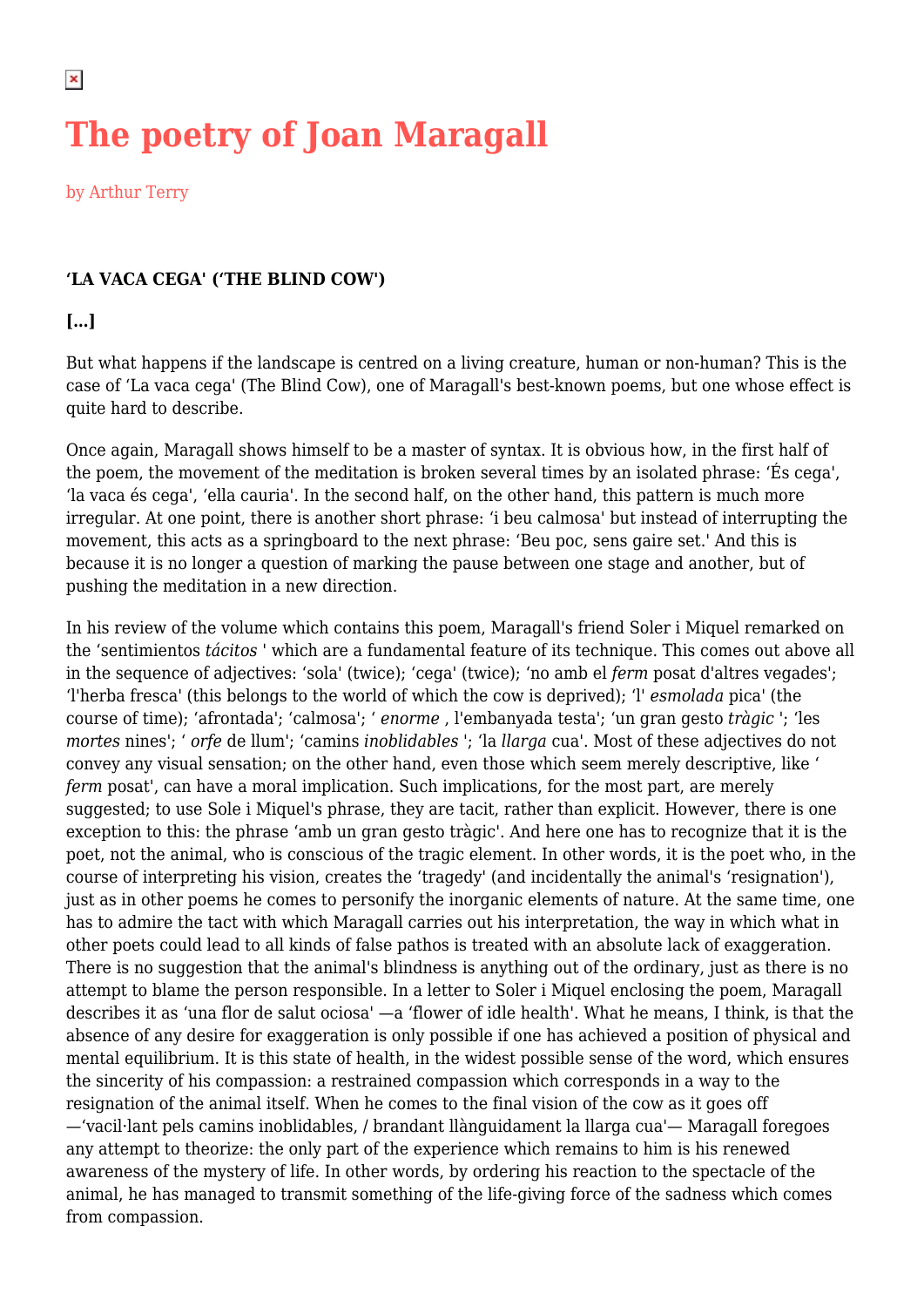#### **'ELOGI DE LA PARAULA' ('IN PRAISE OF THE WORD')**

## **AND 'ELOGI DE LA POESIA ('IN PRAISE OF POETRY')**

## **[…]**

The reference to the 'noia amb la veu viva' should remind us of a similar anecdote in one of his two major statements on poetry, the *Elogi de la paraula* (In Praise of the Word), which dates from 1903. (The other is the *Elogi de la poesia* [In Praise of Poetry], completed in 1907.) It would be wrong to think of these two essays as comprising a poetic theory: Maragall's method does not depend on logical argument, but in defining as carefully as he can certain key terms like 'sincerity' and 'people'. (In this he resembles certain nineteenth-century poet-thinkers like Emerson and Carlyle, both of whom he had read.) Though the *Elogi de la poesia* , unlike the earlier essay, is framed in openly Christian terms, —he claims, for instance, that the struggle for perfection in poetry reflects the struggle of divine creation itself— the manner of exposition is essentially the same. Almost everything in these essays, in fact, depends on *tone* , which makes them difficult to summarize. On a logical level, they are easy to fault. Maragall's belief in the value of intuition perhaps goes too far in neglecting the technical side of poetry; his faith in the 'people' as the receptacles of true poetry merely extends a longstanding Romantic illusion; his belief that genuine poetry can only exist in fragments goes against the idea of a long poem and incidentally produces a quite wrongheaded view of a poem like the *Divine Comedy* . However, to insist on such defects is somehow to miss the point: the whole force of the essays is to direct one's attention to the dignity and importance of poetry as an instrument of ethical regeneration. Or as he puts it in the *Elogi de la poesia* : 'Now you see what we can do, for good or ill, in this matter of verse, which seems a frivolous game, and is a matter of life or death for the spirit.'

# **'CANT ESPIRITUAL' ('SPIRITUAL SONG')**

# **[…]**

Two years after the *Elogi de la poesia* , between November 1909 and February 1910, Maragall wrote what was to become his best-known poem, the 'Cant espiritual' (Spiritual Song). Many critics have taken this to be his swansong, his last important statement of his beliefs before his death. However, the evidence suggests otherwise: the play *Nausica* , his last major work in verse, was not completed until August 1910, and several of the essays he wrote in the last months of his life contain statements which are directly related to the poetry. There are two main reasons for taking this wider picture into account in discussing the poem. One is that all Maragall's later works, as he himself recognized, tend to deal with a single theme, roughly the belief that there is no fundamental contrast between the spiritual and natural worlds, that in some way this life and the next contain one another. The other, which I shall come to in a moment, is that there are certain things in the poem itself which are not clearly defined.

Taken as a whole, the 'Cant espiritual' is a poem about personal immortality, more specifically, about the terms in which it is possible to imagine survival after death. Perhaps the first question we should ask is why Maragall wrote it at all; surely his doubts are answered by the doctrine of the Resurrection of the Body, in which he constantly affirmed his belief? One possible answer is that he needed to make true to his imagination something he already accepted as an article of faith. Whatever the truth of this, the poem does not finally affirm any religious or philosophical position, though critics sometimes speak as if it did. What Maragall *does* affirm is his delight in the beauty of nature as perceived by the senses, and his feeling of being rooted in human experience. There is nothing hedonistic about the first part of this: he is not saying 'earth flatters my senses', but 'earth is beautiful to the eyes of the Christian who has already experienced something of the divine peace':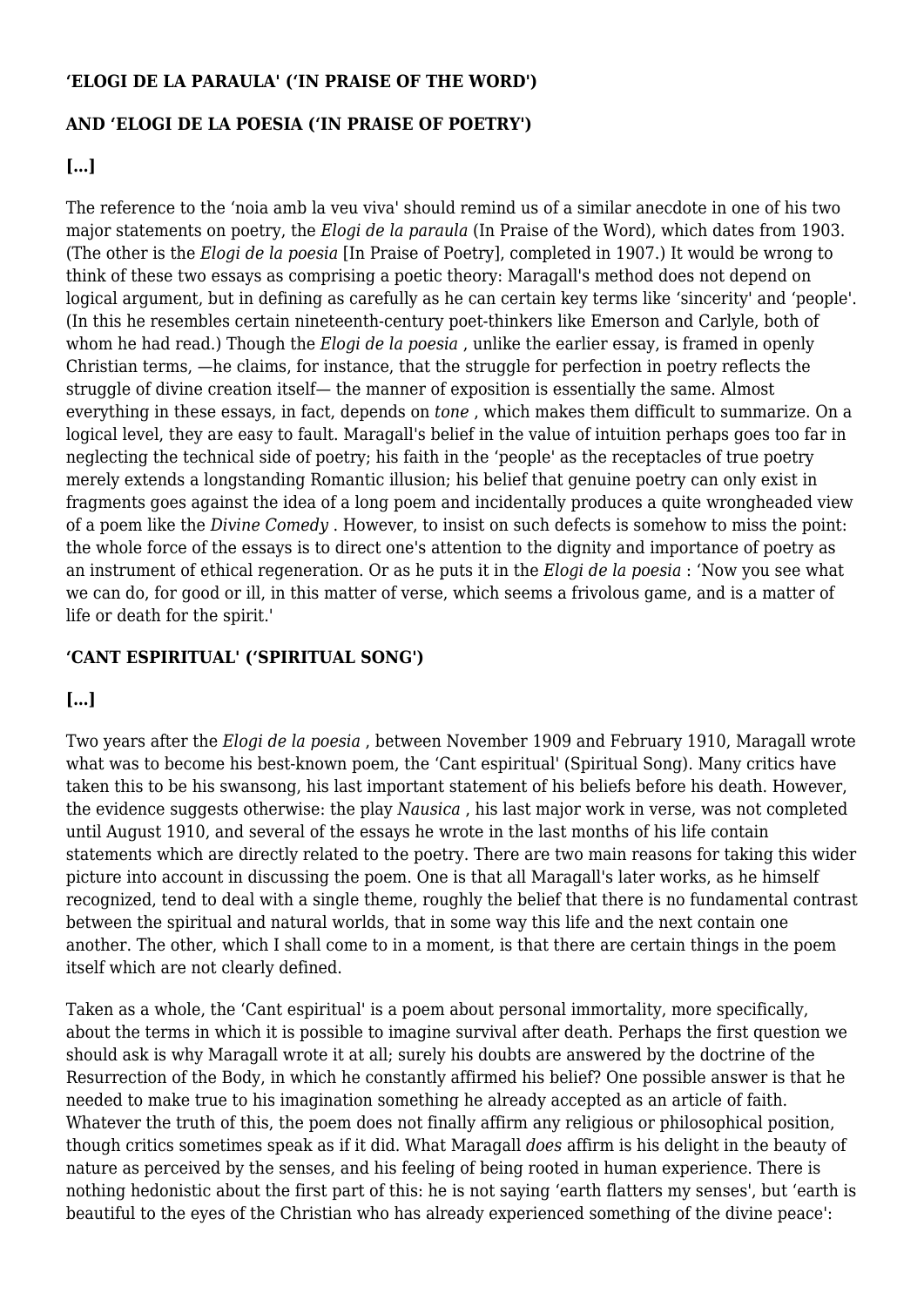'…si es / mira, amb la pau vostra a dintre de l'ull nostre' (if one looks at it with your peace within our eyes). He is also aware that his senses themselves —which of course he wants to perpetuate— are divine gifts: 'el cos que m'heu donat' (the body you have given me).

What troubles him, on the other hand, is the thought that earthly life, even when its pleasures seem sanctioned by God, is apparently invalidated by death and by the need to believe in a supernatural existence which is totally different from this one.

Later in the poem, Maragall imagines a way of resolving his mental conflict:

"aquesta terra, amb tot lo que s'hi cria és ma pàtria, Senyor: i ¿no podria esser també una pàtria celestial?" (this earth, with all that grows in it, is my homeland, Lord, and could it not also be a heavenly home?)

The justification for this appears in the line: 'Ja ho sé que sou, Senyor, prò on sou, qui ho sap?' (I know you *are* , Lord, but where you are, who can tell?). Since created things remind him of God, might it not be that God is in some way present on earth? And in the last part of the poem, Maragall prays that this might be so. If it were, the life of the senses need not be broken by death; death would not be an end, but 'una major naixença' (a greater birth).

This summary, however, leaves out a number of important points. If there were time, I could show how certain details of the poem are a reworking of previous attitudes expressed in the essays and correspondence, especially the idea that there is a constant transaction —a sense of interacting lives— between earth and the afterlife. At the same time, there are important differences of tone, as if the optimism and self-assurance of the earlier writings were now being more severely tested —perhaps, as some critics have suggested, under a growing premonition of death. There is certainly evidence in the poem of a desire to push the philosophical consequences of such ideas to the extreme. In practice, this means that Maragall is concerned with the weighing of alternatives, and it is this which lies behind the one really obscure passage of the poem.

No one seems to have examined the philosophical implications of the third stanza, perhaps because of a certain vagueness of expression which makes it difficult to follow Maragall's thought with any precision. There are, in fact, two associated lines of thought here. The first is contained in the allusion to Goethe's *Faust* : 'Aquell que a cap moment li digué 'Atura't' / sinó al mateix que li dugé la mort, / jo no l'entenc, Senyor…' (He who at no moment said 'Halt' save to that which brought him death, I do not understand him, Lord). (In the play, it is Faust himself who says this.) Here, he seems to be saying that the experiences which give value to life are those which remain in the memory. At the same time, there is a certain ambiguity in Maragall's treatment of memory which is part of his own dilemma at this stage. This is elaborated in the rest of the stanza, which introduces the idea of a universe in which everything is predetermined:

"O és que aquest 'fe etern' és ja la mort? Mes llavores, la vida, què seria? ¿Fóra només l'ombra del temps que passa, i la il·lusió del lluny i de l'a prop, i el compte de lo molt, i el poc, i el massa, enganyador, perquè ja tot ho és tot?"

(Or is this 'making eternal' already death? But then, what would life be? Would it be only the shadow of passing time, the illusion of the far and the near, would the reckoning of the much and the little